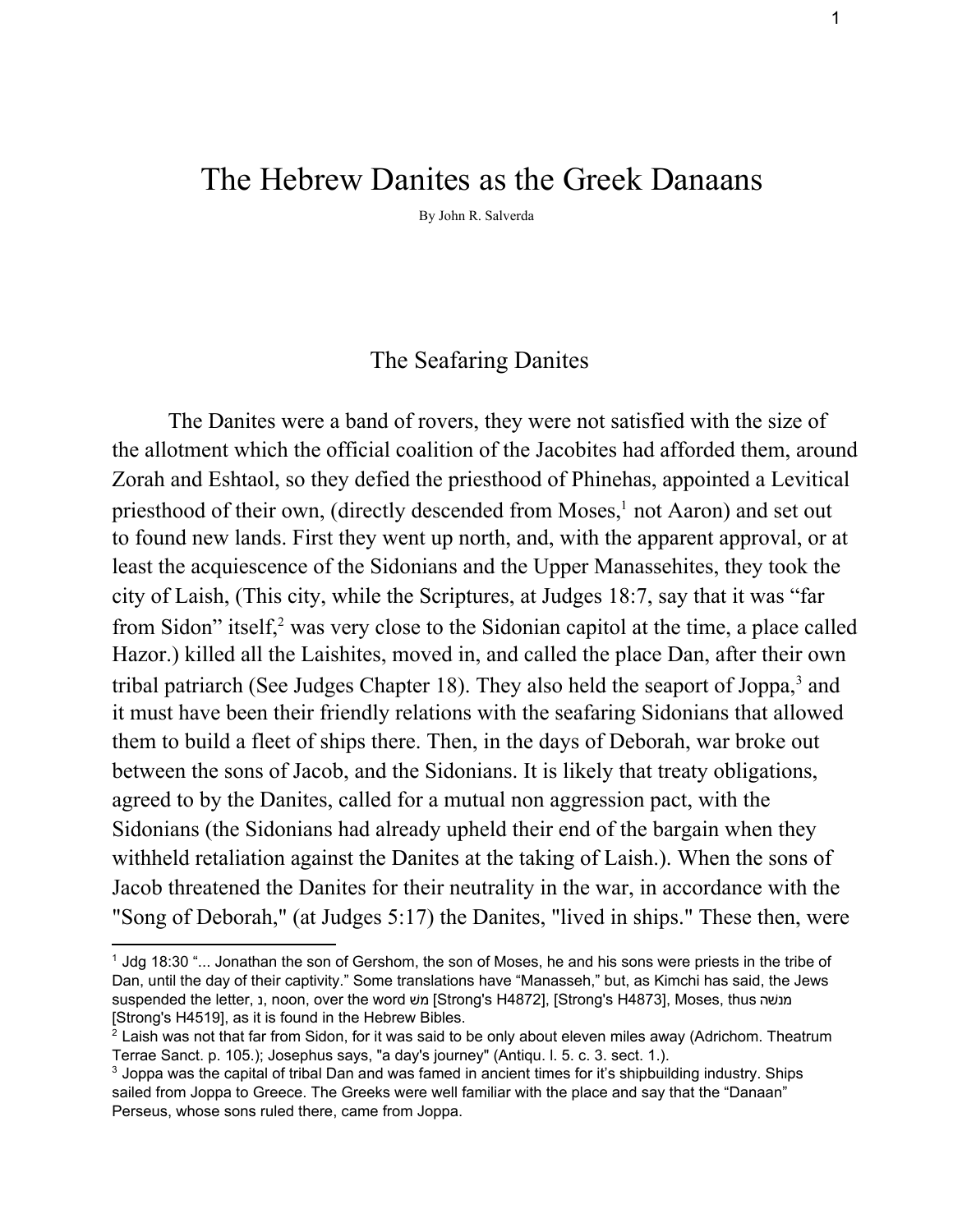the Danaans,<sup>4</sup> who "fled" in their keeled ships, from their brothers, the sons of "Aegyptus," (the Jacobite) to live with the Inachidae at Argos, $<sup>5</sup>$  in the land of, what</sup> would come to be called, "like Canaan" (Mica+Cana, Mycenae).

#### The Marriage of the Danaids

The Greeks tell a story of how the Danaans, one of the main branches of the ancient Greek peoples, came from their Original homeland to settle with the Inachidae<sup>6</sup> of Argolis. These Danaans, otherwise known as the daughters of Danaus, were fleeing from their cousins the sons of Aegyptus. Danaus and Aegyptus were brothers, the former having fifty daughters but no sons, and the latter having fifty sons but no daughters. Aegyptus was intent on marrying his fifty sons to the fifty daughters of Danaus, but Danaus and his girls wanted no part of any such wedding. H. J. Rose in his, "A Handbook of Greek Mythology" (page 272), has an interesting take on this wedding between cousins. He says, "This was of course the natural thing for them to do, by Greek law, for a girl with no brothers, ... an encumbrance on the estate, as Attic law called her, was by universal custom married to her next of kin." This is interesting because Rose has here shown us, that the Greeks dealt with the problem of inheritance, where the father has had no sons but only daughters, in a way that was very similar to the Hebrew law. For his comment cannot help but remind us of the story in the scriptures, about the daughters of Zelophehad.

The Daughters of Zelophehad

<sup>&</sup>lt;sup>4</sup> The descendants of Danaus, after whom the Danaans were named (Apollod. ii. 1, § 4, &c.).

<sup>&</sup>lt;sup>5</sup> "Aegyptus had fifty sons, and Danaus fifty daughters. As they afterwards quarrelled concerning the kingdom, Danaus ... built a ship, being the first to do so, and having put his daughters on board he fled. ... Thence he came to Argos" (Apollod. 2.1.4).

 $6$  The Anakim who had earlier been chased from Hebron by Caleb had apparently gone to Greece where they were known as the Inachidae. Relations between the Danites and the Inachidae had improved by virtue of their, now mutual, strife with the sons of Jacob.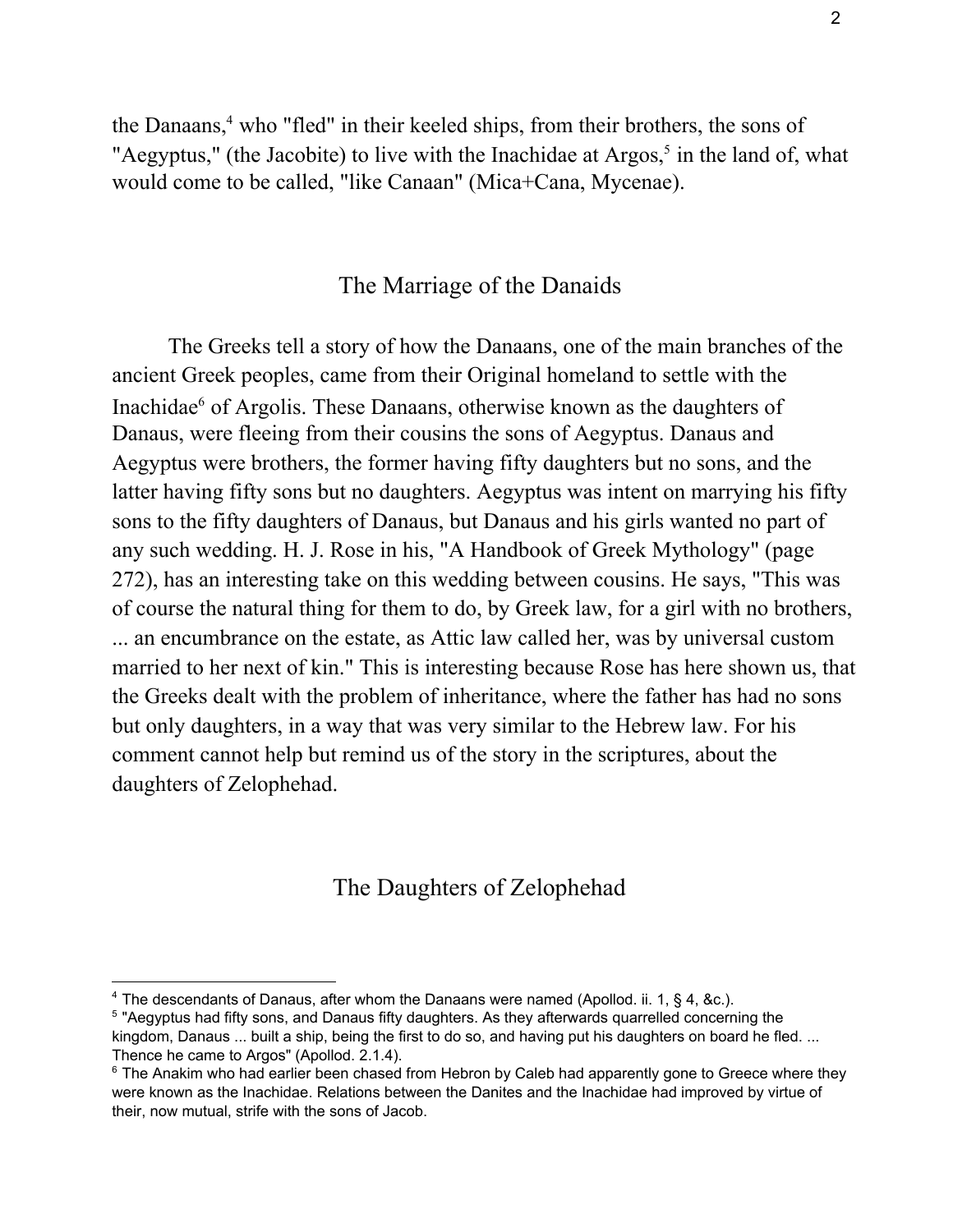Zelophehad<sup> $7$ </sup> had, not fifty, but five daughters and no sons. None of them were married, at the time that Joshua and the chieftains were dividing up the land of Canaan. They complained in the presence of the high priest, that it would not be fair if the inheritance of their father were to be divided up amongst the other tribes. It was therefore agreed upon, so that a family might not lose its inheritance altogether, that in the case where there were no sons but only daughters, the girls could indeed inherit the property. Now, while the girls had gotten their inheritance, there were those who feared that they may marry men from other tribes thereby letting the inheritance be divided up among the other tribes anyway. In order to prevent this possibility, a remedy was decided upon whereby the daughters would have to agree to marry within their own clan. Then, hopefully, the girls would eventually produce sons of their own who could pass the inheritance down through their family line. While we are told about the girl's request to receive their father's inheritance, the Hebrew scriptures do not inform us as to what the daughters of Zelophehad thought about the forced marriage arrangement, this subsequent stipulation, would obviously not have been so favorably accepted by them as the original judgment was. Sure enough, in keeping with the comparison between the Greek and Hebrew stories, just as Hypermnestra and her sisters the daughters of Danaus were married unto their father's brother's sons, $<sup>8</sup>$  so we are told in the Hebrew scriptures at</sup> Numbers 36:11 "For Mahlah, Tirzah, and Hoglah, and Milcah, and Noah, the daughters of Zelophehad, were married unto their father's brother's sons."

Now, of course, the intent here is not necessarily to equate the story about the daughters of Zelophehad with the story about the daughters of Danaus, however, the similarities between the Hebrew and Greek laws in this regard, are certainly worth our notice. It should furthermore be here pointed out, that the Hebrew story takes place, chronologically speaking, in the days just prior to the Danite apostasy.<sup>9</sup> Also noteworthy, is the fact that the daughters of Zelophehad, who are biblically referred to, at Joshua 17:6, as the daughters of Manasseh (they were in fact his great, great, great, granddaughters), were of the clan of Gilead. thus, they were associated with the Danites (the Greek Danaus) in the so called, "song of

 $7$  Numbers 36:1-12

<sup>&</sup>lt;sup>8</sup> "They took as wives the cousins they had demanded" (Hyginus, "Fabulae" 168.)

 $^9$  Moses was still alive in the story of Zelophehad (Numbers 36:5), while the apostasy of the Danites was presided over by his grandson Jonathan (Judges 18:30).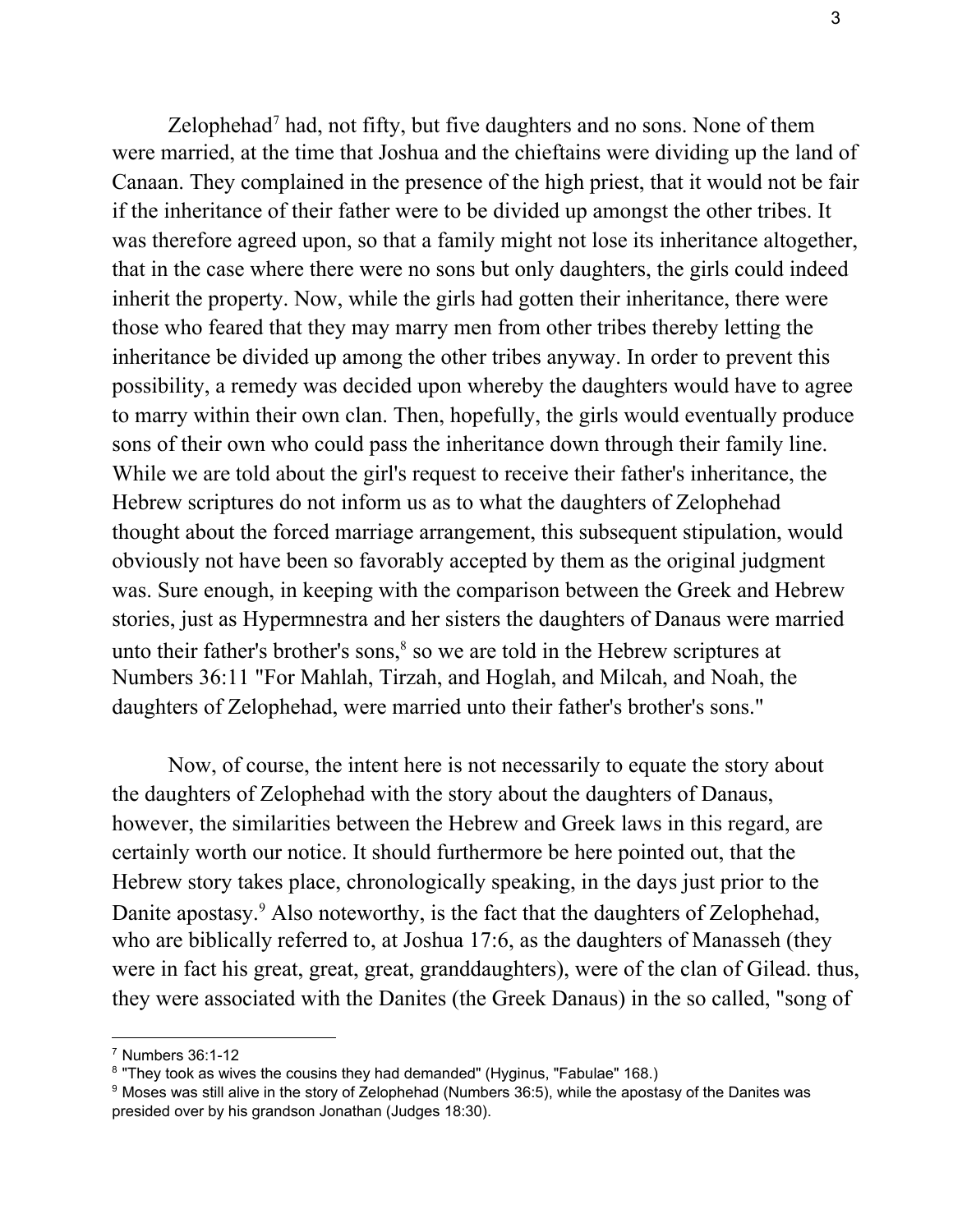Deborah," (Judges 5:17 "Gilead abode beyond Jordan: and why did Dan remain in ships?") as opposed to joining the sons of Jacob (the Greek Aegyptus) in their war against Sisera. Therefore, it does seem plausible, based upon the existence of the Greek tale concerning the marriage of the Danaids, that the Danites who left Israel in those days, could have brought with them, as one of the grievances justifying their departure, this story of their Gileadite Allies, which was indeed current at that very time. In fact, the Greek law, that parallels the Hebrew one, and which they apparently continued to follow in their new Grecian homeland, had only recently been introduced into Hebrew law just prior to their emigration.

# The Original Homeland of the Danaans

The Greeks say that the Danaans came to the city of Argos and demanded their portion of royalty there. They claimed to be descendants of Io and therefore members of the royal family.<sup>10</sup> (it does seem reasonable that, as descendants of Abraham, they could have pressed their partial ownership of Hebron, the parent city, as a "legal" claim to royalty over it's colony.) They had been chased from the land of Aegyptus, (the Jacobite) by their brothers, the sons of Aegyptus. To accomplish this emigration, they are said to have invented the keeled ship,  $\frac{11}{11}$  which enabled them to sail over the deep seas, and make their escape to Argos. The Greek claim that the Danaans invented the keeled ship, fits nicely with the Biblical claim that the Danites lived in ships, they were after all in possession of the seaport Joppa, where by all indications shipbuilding was a major industry. It is often said, by historians who have studied the matter, that the Phoenicians with their access to the cedars of Lebanon, one of the few trees which produces timbers large enough to be suitable for the task, were the probable inventors of the keeled ship. A simple reclassification of the Hebrew Danite, as a branch of the Phoenicians, makes this speculation fit the Greek myth.

 $10$  "Our tale is brief and clear. Argives we claim to be by birth, offspring of a cow (Io) blest in its children. And the truth of this I shall confirm in full." (Aeschylus, "Suppliants" 274)

 $11$  "Then for the first time Minerva is said to have built a two-prowed ship in which Danaus could escape." (Hyginus, "Fabulae" 168.)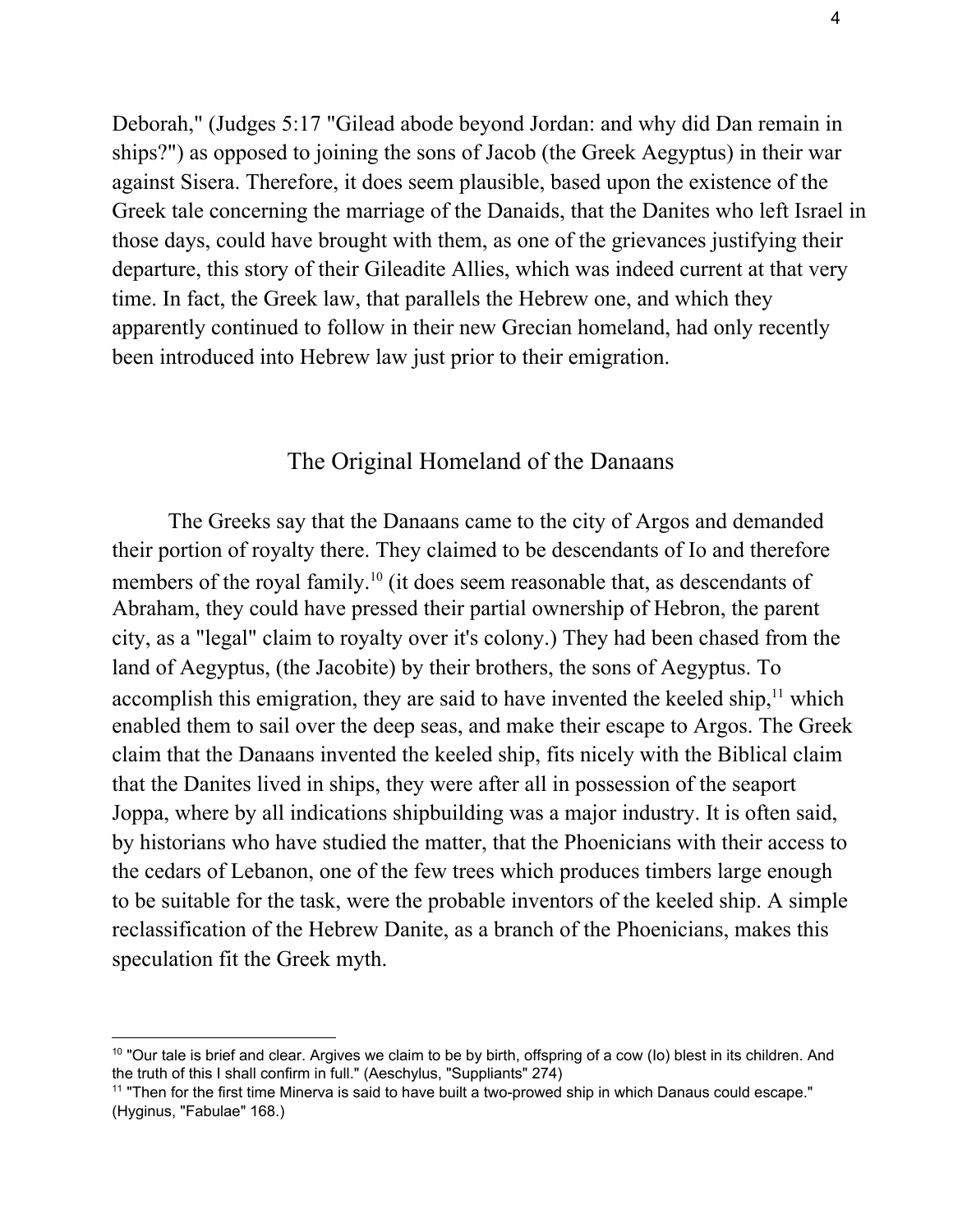#### The Sons of Aegyptus

Neither does the Saga end here because then, in accordance with Greek mythology, the sons of Aegyptus also went to Argolis, following after the delinquent Danaans, to bring them back and punish them for their treachery. But it took them a bit longer to get there, leapfrogging from port to port along the coasts, in their less seaworthy unkeeled barges. By the time the sons of Aegyptus arrived at Argos, the Danaans were already established, with a degree of royal power, and the Argolian army was ready to defend them. Now, the sons of Aegyptus, a mere posse in the face of an army, could not enforce a return upon the Danaans, and because they were told not to return empty handedly,  $12$  they decided to quit their homeland back in Israel, and resolved to remain in Argos. The sons of Aegyptus sued for their portion of the royalty at Argolis on the same basis that the Danaans did, and they were recognized as well.

# The Myth of Lynceus and Hypermnestra

This brings us to a story that seems to reflect the circumstances that brought about an end to the war between the northern Canaanites of Hazor and the Jacobites, which must have been what was known to the Greeks as, "the myth of Lynceus and Hypermnestra" or, otherwise known as, the myth of "The Danaids." The Jacobites were not united in their war against the Canaanites, as we have pointed out the Danites did not participate in this war, and they were admonished by Deborah for their complacency, so were the people of Gilead who also apparently sat out the hostilities. The term "Gilead" was an often used alternative name for the phrase "upper Manasseh," which makes a plausible origin for the name "Hypermnestra," for the Hebrews were fond of assigning a figurative woman to represent national or tribal groups, and the word "hyper," is the usual Greek term indicating "above" or "beyond," as in beyond a river. Also, as if there weren't

 $12$  "When Aegyptus knew that Danaus had got away, he sent his sons to pursue his brother, bidding them kill Danaus or not return to him." (Hyginus, "Fabulae" 168.)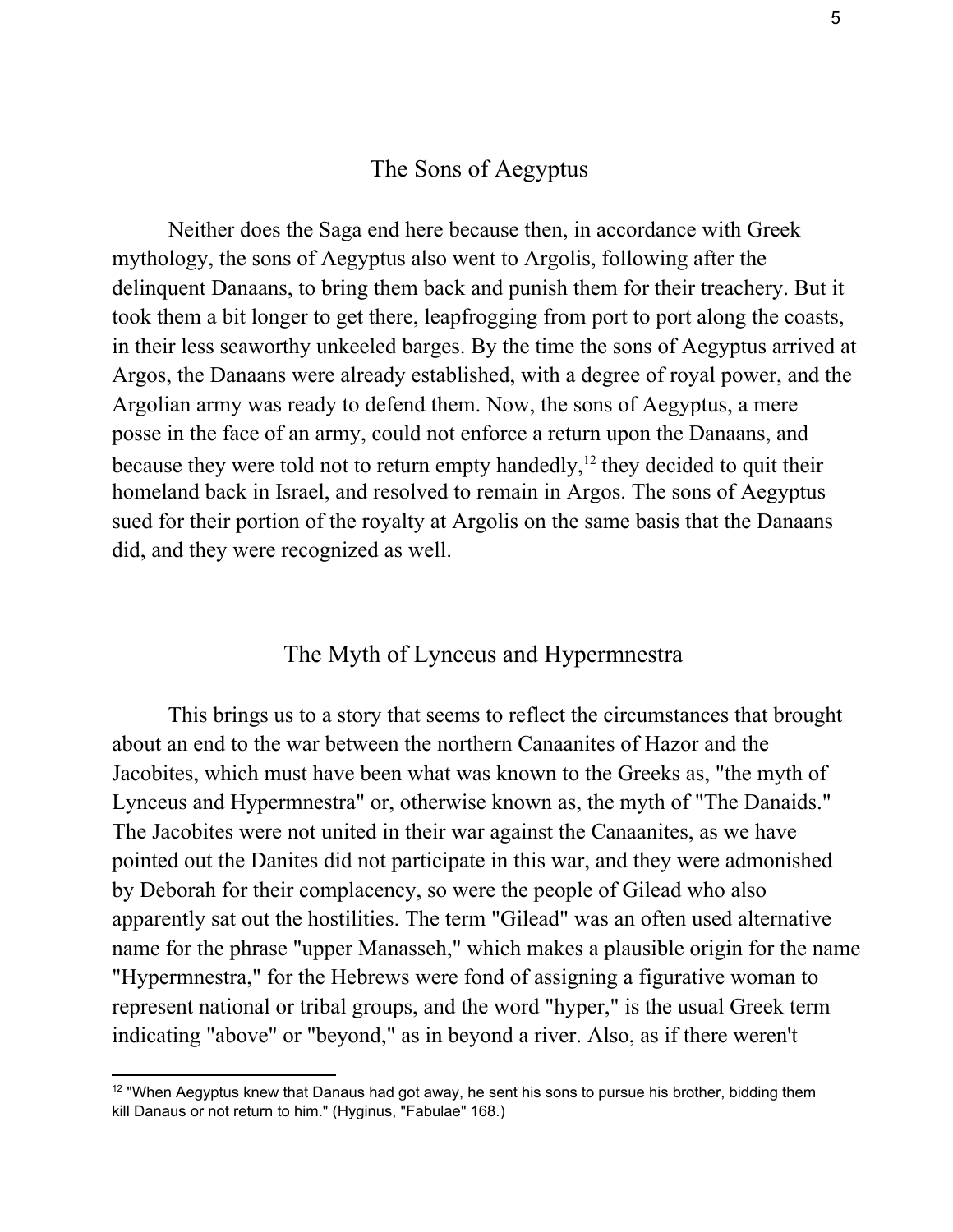enough coincidences between these two stories already, the Greek name "Lynceus" means the same thing in Greek, that the Hebrew name "Laish" means in Hebrew, namely a "small lion." Therefore, as allies in opposition to the Jacobite aggression, it is not completely unreasonable, that the tribe of "upper Manasseh," who spared the city of "Laish," during the war against Canaan, may have served as the origin for the Greek myth wherein Hypermnestra, refusing her charge to kill him, spare the life of Lynceus. Perhaps they were considered contractual partners, as if under a treaty. It is plausible, Is it not, that such a treaty or contract, might be symbolized, in Greek mythology, as a marriage. At least we don't have to rely exclusively on the Hebrew story of the daughters of Zelophehad, as the exclusive origin for the Greek myth about the wedding of Hypermnestra and Lynceus.

# Jael and the War against Sisera

Those Jacobites who made up the coalition of the willing in the struggle against Canaan, were able to win the war through the efforts of a very brave woman named Jael.<sup>13</sup> Jael was not a Jacobite instead she belonged to a race, known as the Kenites, who were, at that time, also at peace with the Canaanites. However, the Kenites were on friendly terms with the sons of Jacob as well, in fact, Zipporah, the wife of Moses was a Kenite (also called Midianite and Ethiopian), and the apostate Danite priesthood were her descendants. Jael herself was a relative who could not have been too far removed from the Danite priesthood, for it is noted right in the Scriptural account of the war, that her family was descended from the house of Hobab, who is therein called the father-in-law of Moses.<sup>14</sup> It may have been this Kenite relationship to the Danite priesthood, combined with Danite treaty obligations mentioned earlier as necessitated by the close proximity of the Danite stronghold at Laish to Hazor the chief city of the northern Canaanites, that gave the Canaanite General Sisera the false sense of security that he must have had in order for him to take a nap in the tent of Jael.

Jael deluded the weary Sisera completely and when he had fallen asleep, she

<sup>13</sup> Judges 4:17-22, 5:24-27

<sup>14</sup> Judges 4:11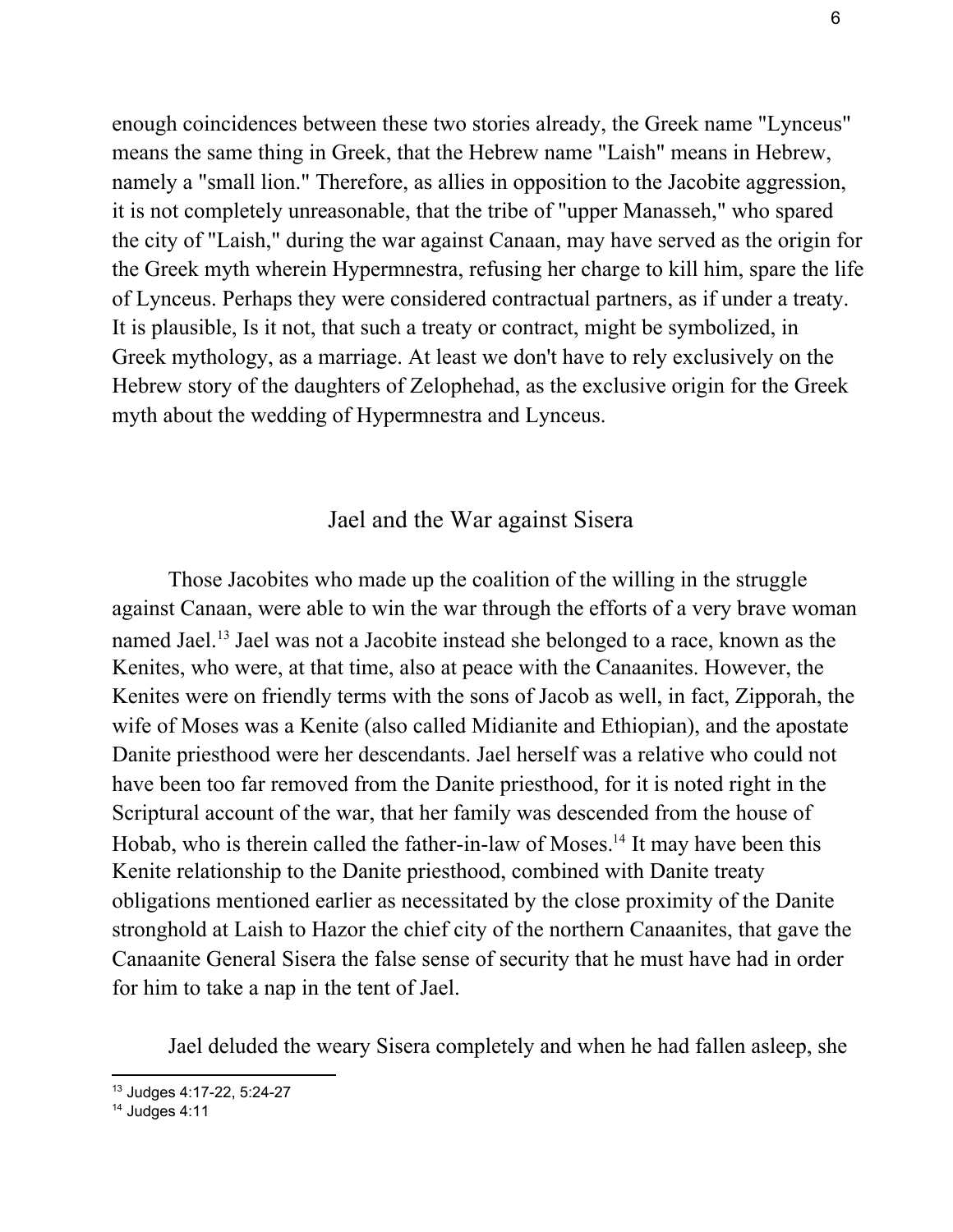took a pin and ran him through so that he died. Now, how many stories are there in which a man is beguiled into falling asleep by, and in the presence of, the woman who intends to murder him, and then while the man is sleeping the treacherous woman runs him through with a pin and kills him? I can think of only two, one is the Scriptural account of Jael and Sisera, and the other is the Greek myth that is known as "The Danaids." Furthermore, it is not only this very particular story that coincides between the Scriptures and the myth, but also the placement sequentially of each tale. Just as the story of Jael and Sisera comes at the end of the war that saw a falling-out between the Jacobites and their brothers the Danites, who "dwelt in ships," so to, the Greek myth of the Danaids is the story of the subsequent reconciliation between the progeny of Danaus, who fled in ships from their brothers the sons of Aegyptus at the time of their quarrel.

# Hypermnestra's Danaids and Jael's Water carriers

It should be said at this juncture that, while the scriptural story makes the female assassin Jael out to be a heroine, the Greek myth of the Danaids is coming to us from the complete opposite point of view, for the Greek heroine Hypermnestra is famed for not doing, exactly what Jael did do. In fact the Greeks must have looked at the deed of Jael as an act of the most heinous kind of treachery, for they have assigned to the other forty-nine sisters of Hypermnestra, those who did commit the deceitful act, an extra punishment of frustration in Hades. They are compelled to unsuccessfully fill a leaky water jar forever<sup>15</sup>. Thus the Danaids can always be recognized on pottery, coins, and other works of art, by the fact that they were always carrying their ever present water jugs. It is interesting to note, in this regard, that according to the song of Deborah, it was the water distributors<sup>16</sup> who had received considerable benefit from the actions of the perfidious Jael, furthermore, when Sisera came to the tent of Jael, the first thing he asked for was to be served water. At any rate, in vilifying the treacherous Jael it does seem as though the Greeks felt the need for some reason, perhaps the one here outlined, to defame

<sup>&</sup>lt;sup>15</sup> "the others are said to carry water to fill a leaky jar in the Lower World." (Hyginus, "Fabulae" 168.)

<sup>16</sup> Judges 5:11 ye that are delivered from the noise of disturbers among the **drawers of water**; there shall they relate righteous acts: O Lord, increase righteous acts in Israel: then the people of the Lord went down to the cities.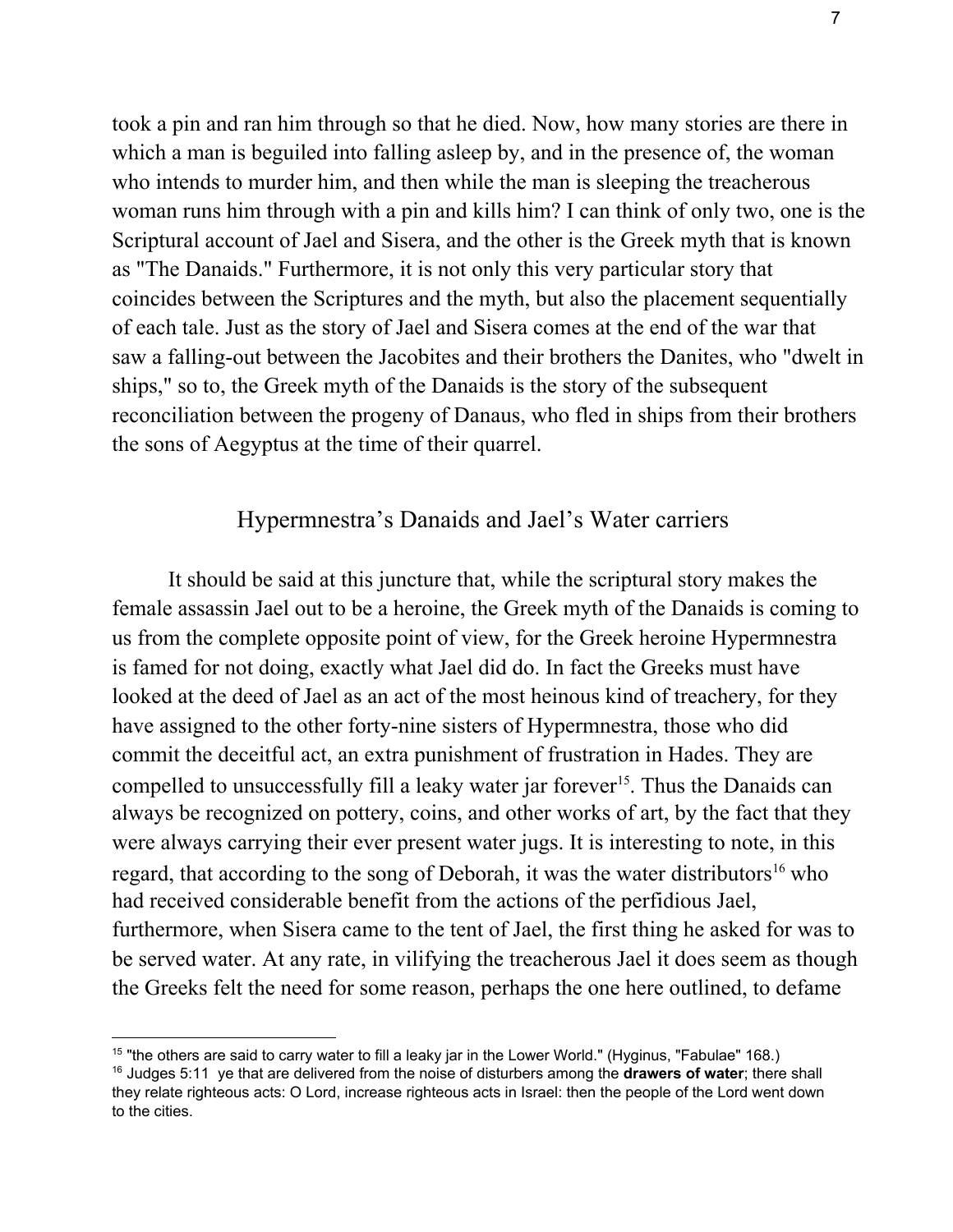the entire water carrying guild as well.

### The Hebrew Origins of Mycenaean Civilization

Are we to conclude that these two very similar traditions, containing complete series' of parallel motifs, each sprang up independently and without cross contamination between these two cultures, the Greek and the Hebrew, separated only by a well worn path across the Mediterranean sea? We know that pottery traversed between Greece and the Levant, so why are we so reluctant to identify the popular stories that were told in each place? This, perhaps wouldn't be so difficult to admit in itself, but in fact I think that we shall find, that it was more than simple cross contamination, it was a more direct contact, for the original waves of immigration to Argolis in Greece, the forefathers of the Mycenaean civilization, were the sons of Anak, closely followed by the Danites and the Jacobites, but of these, predominantly the Danites, so much so, that throughout the writings of Homer, he usually refers to the Peloponnesian Greeks, by the general term "Danaans."

## The land of Egypt, or the Land of Jacob?

At this point, the question naturally arises; Did the Danaans come from, the Scriptural home of the Danites in the land of Jacob, or as the Greek myth seems to indicate, from the land of Egypt? If there is a simple answer to this question, it is this; The Greeks had a poor knowledge of world geography. Furthermore, our understanding of Greek geography leaves much to be desired. While, on the one hand, it is true that we moderns now call the land of the Nile, Egypt, and we did get this habit from the Greeks, it is not so certain, on the other hand, that the original ancient Greek myth tellers themselves, had this same interpretation. For the ancient myth itself, which we have culled from Apollodorus ( 2.1.45), runs thusly; "Belus (the father of Aegyptus) remained in Egypt, reigned over the country, and married Anchinoe, daughter of Nile, by whom he had twin sons, Aegyptus and Danaus, but according to Euripides, he had also Cepheus and Phineus. Danaus was settled by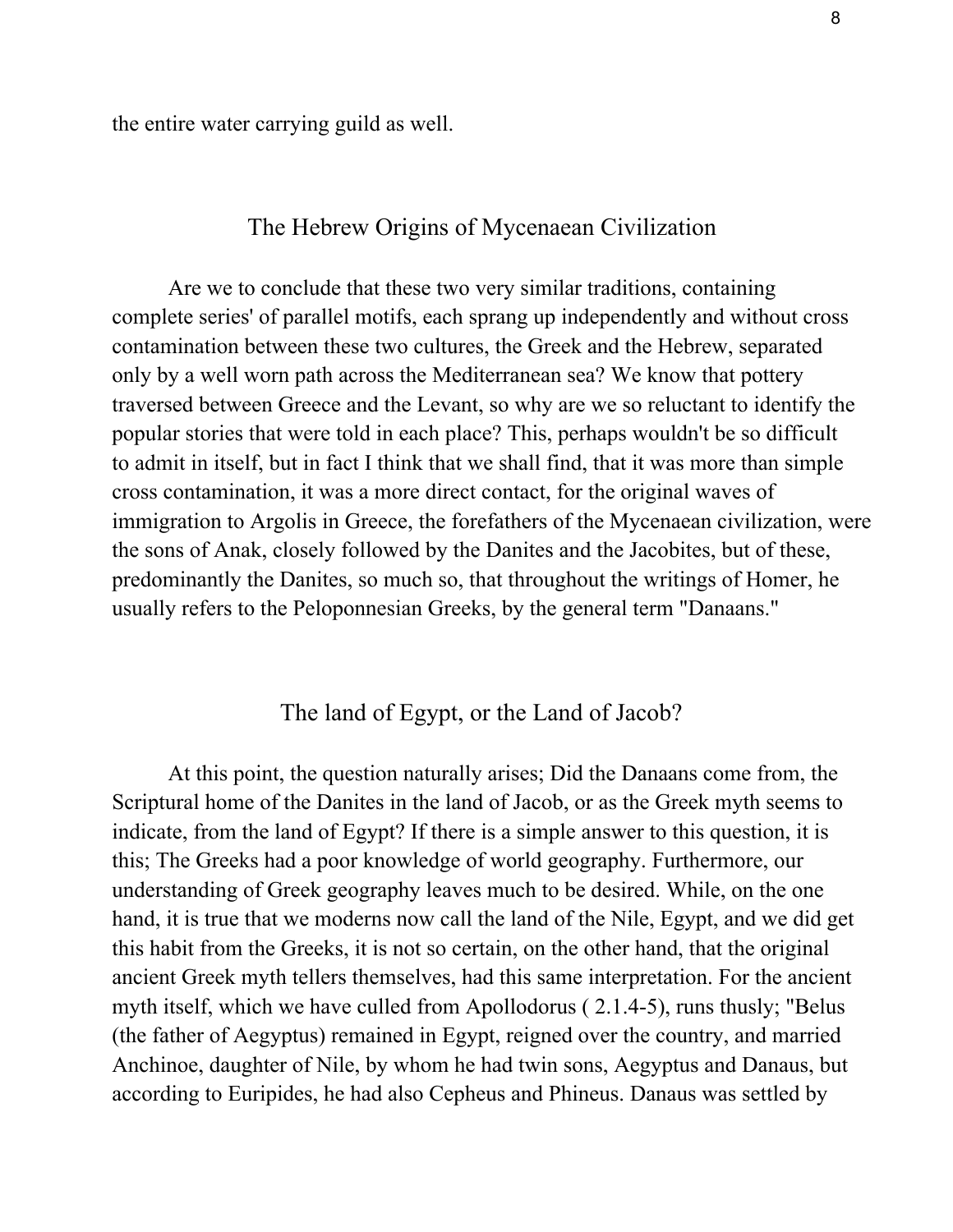Belus in Libya, and Aegyptus in Arabia." Here we can plainly see, that Aegyptus was not a King of Egypt, but of some other land in Arabia. The Greek myths go on to tell us, that Aegyptus in his Arabian land, conquered a nearby people who were known as the "Melampodes," and that it was this territory, that he went on to name after himself, "Egypt." The term, "Melampodes," often interpreted as meaning "black footed," is thought by many to be another name for the Egyptians themselves. Certainly Aegyptus would not have had to conquer the people whom his father was ruling over. However, if we are to look for a people who's land neighbored the land of Arabia, and who were not already subjected to Egyptian suzerainty, then I suggest, that we look to those ancient rebellious slaves from Egypt who lived on the border of Arabia, the Jacobites. And since the people who lived in the land of Jacob at that time, were the same people who once served as slaves, stomping out the mud bricks for the Pharaoh's building projects, the term "Melampodes," or "black footed," could easily have been a derisive reference to them, as famed for their muddy black feet. They had as we know, come from the land of the Nile, so the Greek confusion between the Melampodes and the Egyptians wouldn't seem to be so far fetched after all. (Do we call the calf god, "of Egypt," because of the Greeks? Perhaps we should change that to, "Jacob's calf god.")

Furthermore, it should be pointed out that the term "Egypt," was not the popular nor usual name for the land of the Pharaohs. By any measure, the most popular name was "Misir," as in its equivalent Hebrew name Mizraim. The Hittites, the Assyrians, and the Chaldeans, like the modern Arabs all used this name, and not the name "Egypt." In fact the Greeks were aware of this name for the land of the Nile from a very early date as well. The ancient Greek script, called linear B, which was used by the Danaans, and has been deciphered as the language of Mycenaean Greek by the modern philologists, does contain the usual term, in the form "Misirayo," which has been translated to mean, "the Egyptian." The term "Aikupitiyo," has also been found to occur in the same linear B script, and it has been translated as well to mean, "the Egyptian." Of course, these modern scholars<sup>17</sup> are only following a well established usage and offer no explanation as to why the Mycenaean Greeks should refer to the Egyptians by two different names in the

<sup>&</sup>lt;sup>17</sup> Yamauchi, "Journal of the American Oriental Society" Vol. 85, No. 3 (Jul.-Sept., 1965), 415-418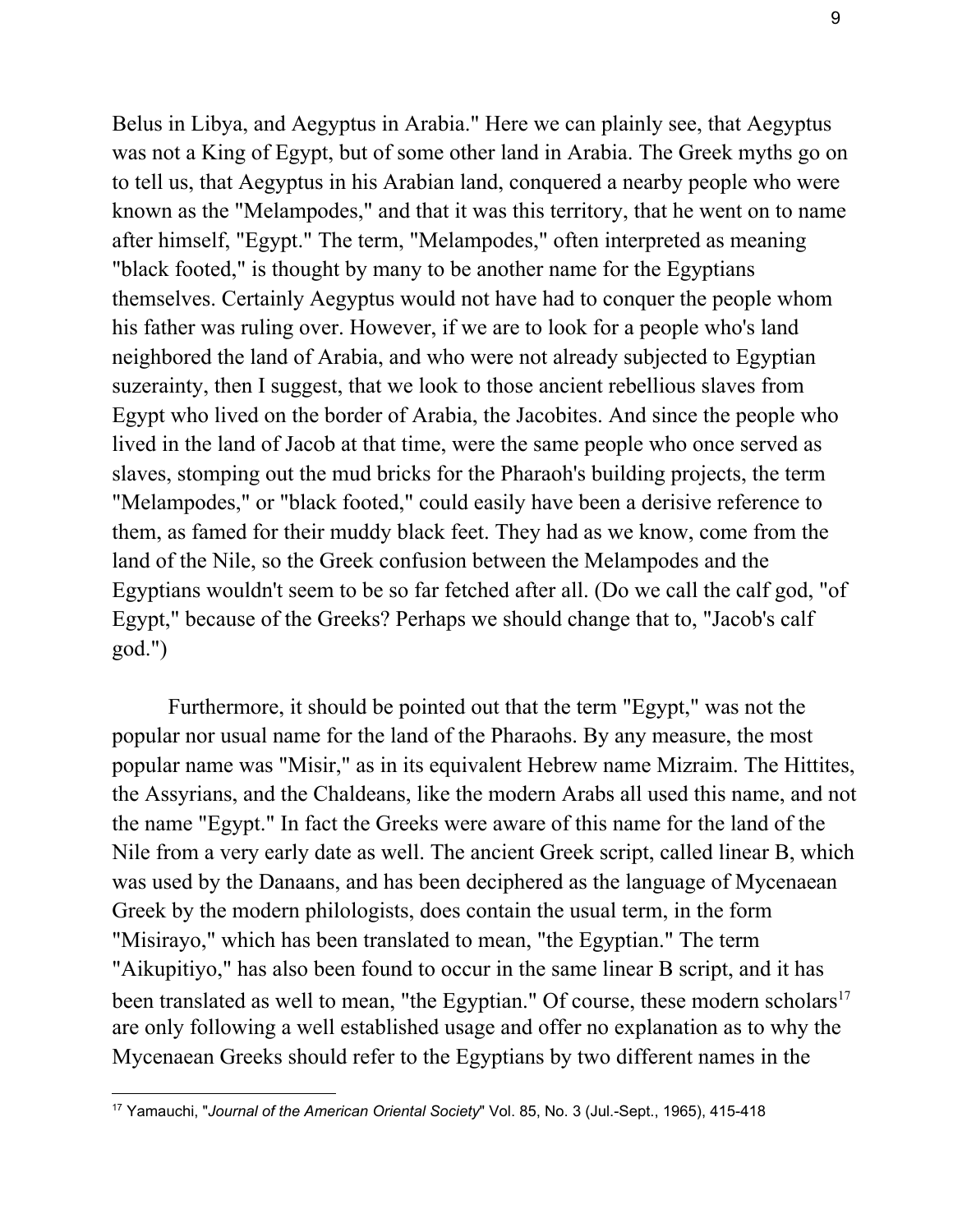same script. Allow me to offer an explanation, The Mycenaean word, "Aikupitiyo," means, just as it so closely resembles "Jacobite," they were like the people of Misir, but not exactly. This resemblance between the two words, is striking, but this it in itself is not enough to identify them with each other, however, combined with the similarities between the stories in the Hebrew scriptures, and the myths of the Greeks, we may draw some more definite conclusions.

We know from the Scriptures that the Jew wandered to the land of the "Jacobite," but the myths have Io wandering to the land of "Aegyptus." And, while we know that the Danites had a family quarrel with their brothers the "Jacobites" which caused them to retreat into their ships, the myths have the Danaans fleeing by ship from their brothers, the sons of "Aegyptus." We notice the error, but we especially notice the consistency of it, it is apparent that the earlier myths had it right, but the later speculation misplaced the name of Jacob on the land of the Nile. If this last point should seem like a circular argument remember, the evidence for identifying Io and the Danaans, with the Jew and the Danite, are strong enough to stand on their own. Identifying Jacob with Aegyptus is a conclusion based upon these stronger evidences, it is certainly not supposed by me to be proof of the Io and Danaus theories.

## The Aftermath

So far we've only covered the few short generations between Joshua's expelling of the Anakim, and Deborah's report of the Danite apostasy, many other similar waves of Greek immigration by the descendants of Io, were to follow. For it was about 100 years after the days of the Danite apostasy, that the sons of Perseus immigrated to Argolis from the city of Joppa in Phoenicia, and these more recent Danites had, in the mean time, developed their own version of the events of Hebrew history. These sons of Perseus, those whom we will be referring to as the Perseids, have been attributed with building the walls of Mycenae and as such, can be placed into actual historic chronology. For these walls have been found by archaeologists and dated in synchronization with Egyptian history. The Perseids knew that they